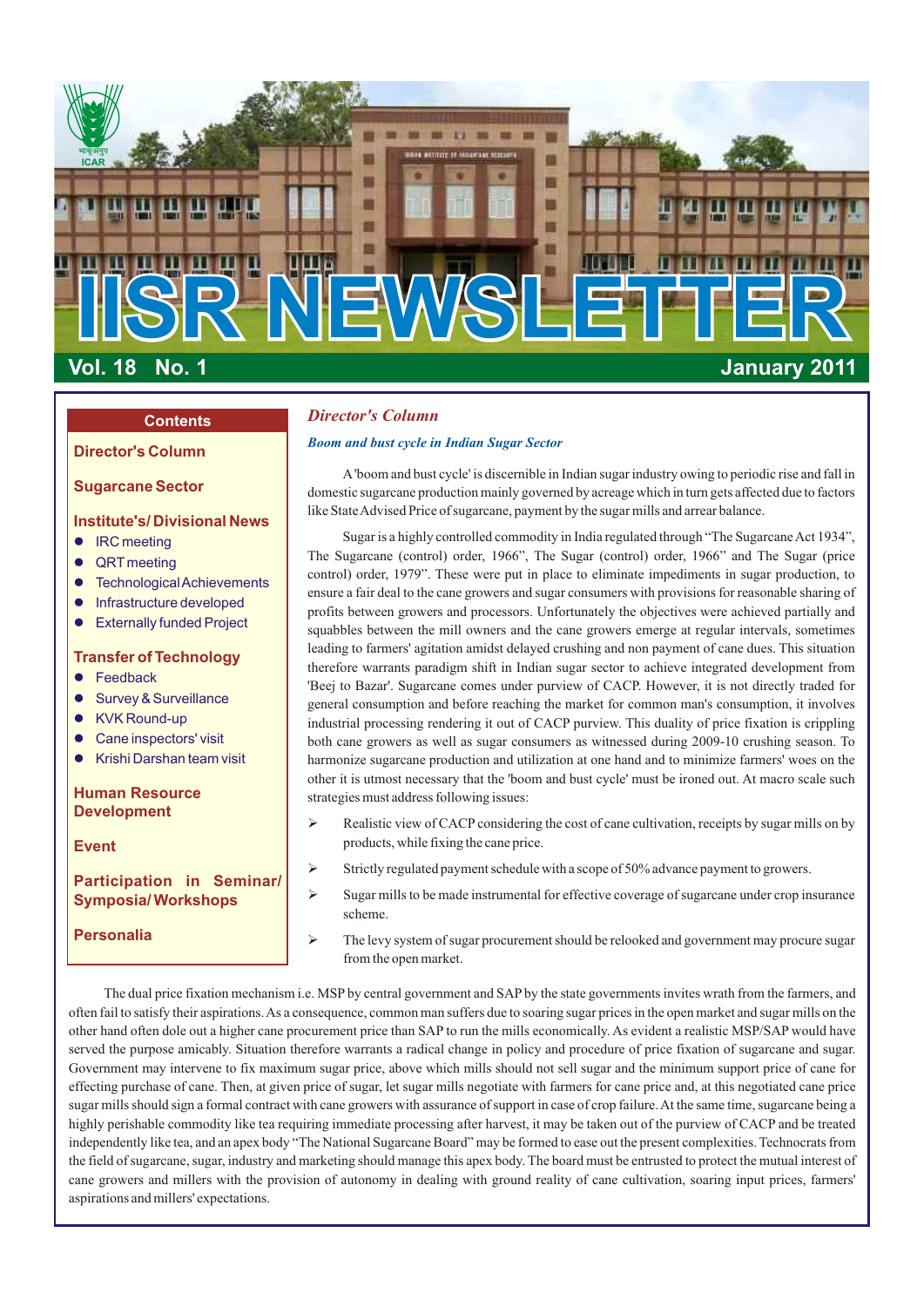### *SUGARCANE SECTOR* **Workshop of AICRPon Sugarcane**

The 28th Biennial Workshop of AICRP on Sugarcane was organized at the Navsari Agricultural University (NAU), Navsari from 27-29 October, 2010. Dr. A.R. Pathak, Vice-Chancellor, N.A.U., Navsari inaugurated the opening session and Dr. K.C. Jain, ADG (CC), ICAR, New Delhi chaired the session. Dr. H.C. Pathak, Director of Research & Dean, P.G. Studies, N.A.U., Navsari welcomed the delegates and presented the scenario of sugarcane production in Gujarat State. The annual progress of the Coordinated Project and achievements were presented by Dr. O.K. Sinha, Project Coordinator (Sugarcane). Dr. N. Vijayan Nair, Director, SBI, Coimbatore, in his Introductory Remarks, stated that fluctuation in sugarcane production in the country is cyclic in nature and production is likely to increase in the current year. He emphasized to increase soil productivity for higher cane productivity. Prof. J.B. Patel, Chairman, National Federation of Cooperative Sugar Factories Ltd., New Delhi draws attention of the delegates for diversified uses of sugarcane. He urged for management of soil health, development of high yielding varieties, mechanized sugarcane cultivation, etc. for higher cane productivity. Dr. A.R. Pathak, the Chief Guest, highlighted the marked improvement in cane productivity in Gujarat due to effective transfer of improved technologies to the farmers. He emphasized on developing cane varieties resistant to biotic and a-biotic stresses through molecular biological work, increasing soil carbon content, more use of bio-fertilizers and seed multiplication through tissue culture. Dr. K.C. Jain, Chairman welcomed the progress made in Gujarat State for improving sugarcane productivity. He laid emphasis on efficient use of water and mechanizing cane cultivation. The session ended with vote of thanks by Dr. D.U. Patel, Unit Head (Sugarcane), N.A.U., Navsari.

#### **MoU with DSCLgroup of sugar industries**

The technology of bio-control of diseases and insect-pests in sugarcane crop would be transferred by IISR, Lucknow to DSCL group of sugar industries in Hardoi and Lakhimpur Kheri districts of Uttar Pradesh. For this, a Memorandum of Understanding (MoU) has been signed between IISR and DSCL group of sugar industries. As per

provision of agreement, IISR will help in establishing bio-control laboratories in sugar mill command areas and also supply basic culture of *T r i c h o d e r m a* a n d *Tri c h o g r a m m a* f o r multiplication. IISR will also provide training to the staff of DSCLgroup of



sugar industries on the aspect of bio-control and will deploy scientists to monitor the incidence or outbreak of diseases and insect-pests, if any, in standing cane crop as and when need arise.

#### **CWC applauded IISR effort**

A team consisting Mr. Rajeev Kumar, Director and Mr. Sriram Deputy Director from Central Water Commission, Lucknow visited demonstration fields under FPARP along with IISR scientists and Sugar mill officials in command areas of Biswan Sugar mill, Biswan,

Sitapur and applauded IISR efforts in saving irrigation water in sugarcane. The CWC officers were amused to see crop performance in the fields and interacting with farmers about benefit accrued. Farmers saved as much as 25-30% irrigation water by adopting water saving techniques like skip furrow method of irrigation and irrigation at critical growth stages as demonstrated by IISR scientists. The expected yield of cane in demonstration fields is about 130-160 t/ha as told by farmers.



# *INSTITUTE'S/DIVISIONALNEWS* **IRC Meeting**

The Institute Research Council (IRC) meeting was held under the Chairmanship of Director, IISR from August 16-19, 2010. In the meeting 102 on-going research projects were reviewed. The Chairman emphasized to economize time and resources and urged the scientists to come out with the technologies for advance sugarcane farming in the country. In the meeting the projects achievements for the year 2009-2010 were discussed and technical programme for the year 2010-11 were finalized.

# **QRTMeeting**

The final QRT meeting of IISR and AICRP (S) for the period 2005-09 was held at the Institute from December 14-16, 2010 under the Chairmanship of Dr. N.N. Singh, Vice Chancellor, Birsa Agricultural University, Ranchi. Dr. O.P. Dubey, Ex-ADG (Plant Protection), ICAR, New Delhi, Dr. G.C. Srivastava,



Ex- Head, Division of Plant Physiology, IARI, New Delhi, Prof. Narayan Rishi, Director, Institure of Virology, AMITY University, Noida, Dr. M.N. Premchandran, Head, Division of Crop Improvement, SBI, Coimbatore and Prof. P. Kumar, Former Prof. (Ag. Econ.) IARI, New Delhi as its Members and Dr. A.K.Shrivastava, Principal Scientist at this Institute as Member Secretary participated in the meeting. The QRT report was finalized after thorough discussions among members and interaction with scientists.

# **Technological Achievements**

- LG 05823 a mid-late maturing clone resistant to three races (*Cf* 08, l *Cf* 09 and *Cf* 11) of red rot has been accepted for multi – location testing under Uttar Pradesh State Zonal varietal trials.
- Ten sugarcane genetic stocks viz., LG 05464, LG 05470, LG 05480, l LG 06601, LG 06602, LG 06603, LG 06604, LG 07951, LG 06952, LG 06953 for different economic traits were sent to SBI, Coimbatore for inclusion in National Hybridization Garden (NHG).
- 260 EST- SSR markers were designed and developed for red rot l from 4000 unique organ-specific and 1069 red rot specific ESTs.
- The planting of cane setts dipped in zinc sulphate solution (50 ppm l zinc) for 24 hours increased germination by 109%. However, germination can be achieved upto 75.9% by planting water soaked cane setts.
- The application of *Trichoderma harzianum* along with MHAT l recorded maximum protection of canes against red root in cane variety CoLk 7701.
- $\bullet$  The prototype of cane harvester developed and tested at IISR recorded average effective field capacity of 0.15 - 0.20 ha/hour with field efficiency of 50-60%. The equipment collect harvested cane at one side of the field and de-toping & de-trashing of cane is done separately. This equipment may be used for partial mechanization of harvesting operation in sugarcane.

#### **Infrastructure developed: On-line Exam Centre**

The professional competence gets its honour as IISR selected

one of the nodal centres by ASRB New Delhi for conducting online examination of ARS/NET. Institute has developed online examination hall in library building with 100 sitting capacity. Centre is equipped with state of the art local area network to serve as a back-bone to online examination system.



### **Externally Funded Project**

Ministry of Science & Technology, Deptt. of Biotechnology, Govt. of India, New Delhi granted a project on "Development of Plant growth promoting consortium for rice-wheat-sugarcane cropping system" to IISR for the period 2010-2013.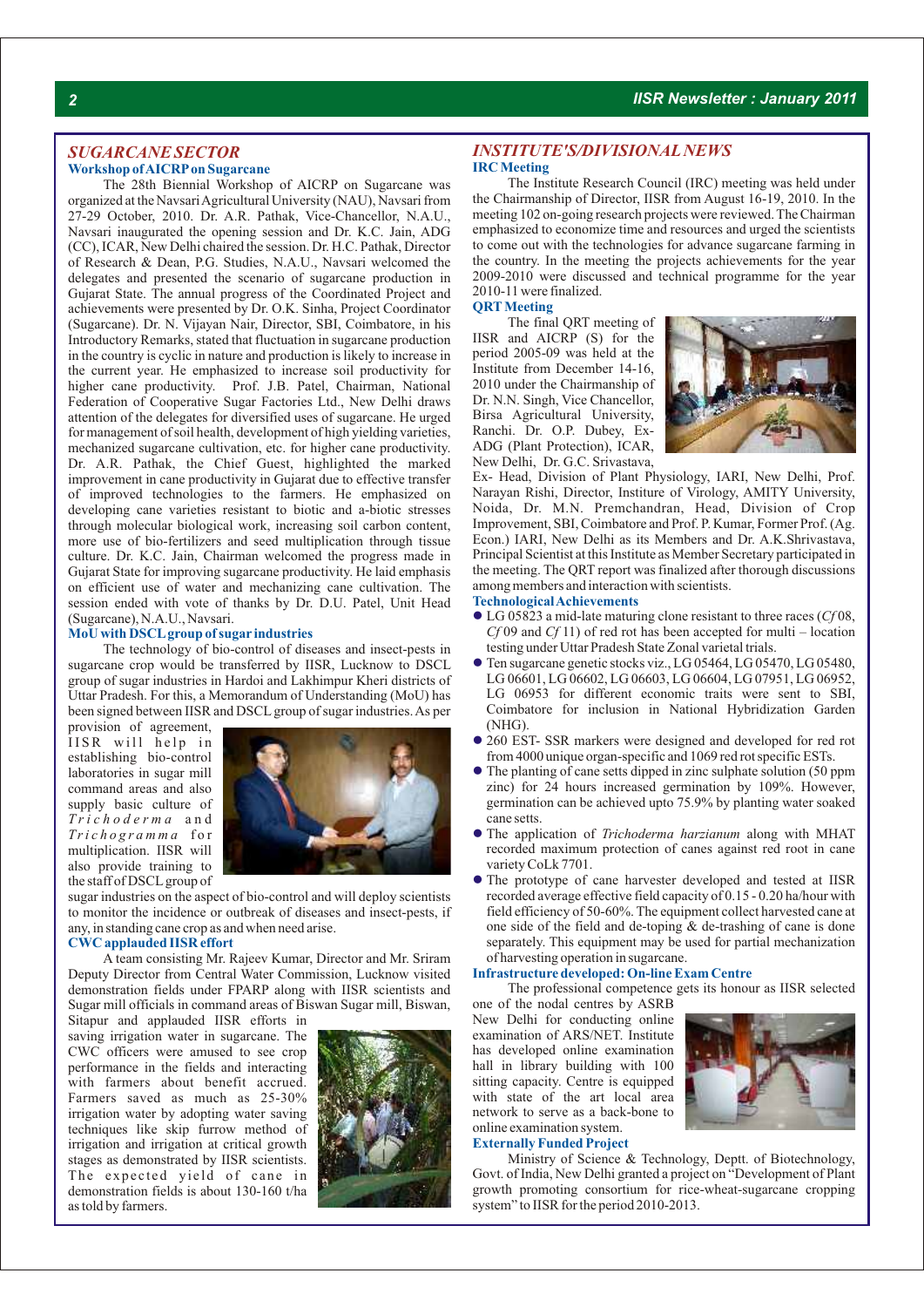# *TRANSFER OFTECHNOLOGY*

## **Feedback from farmers' fields**

- l To popularize sugarbeet cultivation, seed was given to farmers and demonstration at farmers' field was conducted to promote use of sugarbeet tops and roots as fodder for milch animals. As a result milk yield of animals owned by beneficiary farmers increased.
- l FLDs on wheat showing by zero till machine conducted by KVK,IISR dunging lart 4-5 years increased area under wheat shown by zero tillage method up to 1000 hectares in Lucknow district
- l Five farmers in KVK adopted villages started producing potato seed using Seed Plot Technique (SPT) as demonstrated by KVK, IISR under FLD programme.
- adopted villages of Lucknow district for regular dowering of cattle Drs. P.K. Bajpai and Mani Ram Verma attended training programme • The field outreach activities were conducted by KVK, IISR in adopted villages of Lucknow district for regular dowering of cattle and feeding of mineral mixture mixed with cattle feed. The farmer of adopted villages expressed their opinion to receive such services in future as the milk yield of animals increased.

#### **Survey and Surveillance fordisease and pests**

IISR Scientists surveyed cane growing areas in Central U.P. and Bihar and reported red rot in several areas of central U.P and Bihar. In Harinagar Sugar Mills, Bihar the major varieties affected with red rot were CoSe 95422 and CoJ 88. In Central U. P. incidence of red rot was noticed on CoLk 8102, CoS 8436 & CoS 8432. Amongst the insect pests, major incidence of internode borer and top borer was observed in the command areas of DSCL group of Sugar industry in Hardoi district. Major incidence of early shoot borer and white grub was also recorded in the command areas of Triveni Engg. and Industries Ltd., Deoband, Sagharanapur. The worst affected variety due to white grub damage was CoS 88230.

#### **KVK Round-up**

Six Groups comprising a total of 143 farmers from different states visited KVK, IISR under schemes sponsored by ATMA, NHM, NFSM etc. During visits farmers provided with latest know-how in sugarcane, horticulture, animal husbandry and general agriculture. Theoretical and practical sessions were organized for knowledge enrichment of visiting farmers in diverse areas of agricultural production. Through "seeing is Believing" experience they were enlightened on the improved techniques of jaggery and khandsari processing, vermi-composting and sugarcane cultivation machines. A total of 201 FLDs on 45.0 ha areas were laid out on *arhar*, seasamum, vegetable pea, field pea, mustard, berseem, potato, wheat and sugarbeet during the reported period. The KVK organized as many as 26 On and Off campus vocational training in which 597 farmers, farm women & rural youths were trained in diverse areas of agriculture and allied enterprises.

A meeting was held at KVK, IISR on 16.12.2010 between the officials of State Agriculture Department and KVK. The strategies to increase productivity of rabi crops, potato seed production, banana, vegetable pea were discussed and mechanism to strengthen linkages between State Agriculture Department & KVK was also decided.

# **Cane inspectors visited IISR Farm**

A total of 110 cane inspectors from different districts of U.P. visited Sugarcane experimental farm at IISR under training programs conducted at *Ganna Kisan Sansthan*, Lucknow. During their visits cane inspectors were provided with know-how in improved sugarcane cultivation.

#### *Krishi Darshan* **team visited IISR**

A team from *Krishi Darshan*, *Doordarshan*, New Delhi along with NABARD officers visited IISR on October 28, 2010. During visit they recorded a talk of Dr. A. K. Sah on "Scientific cane cultivation and techniques of water saving & higher yield in sugarcane" in hindi at IISR farm and talk was telecasted on November 8, 2010 in *Krishi Darshan* program of DD National Channel.

### *HUMAN RESOURCE DEVELOPMENT* **Training recieved**

Technical Officers Dr. Om Prakash, Dr. R.K. Singh and Sh. Ram Singh, participated in the 7th Advanced Level Training in 'Soil Testing, Plant Analysis and Water Quality Assessment' held at IARI, New Delhi during September 21-October 11, 2010.

Sh. S.K. Savital and Sh. Rajendra Singh, Technical Officers attended Training on 'Farm Machinery Repair, Maintenance, Operation and Fabrication Techniques' at Agricultural Machinery Research Centre, TNAU, Coimbatore during October 14-18, 2010.

Dr. G.K. Singh, Technical Officer attended Winter School on 'Systembased Integrated Nutrient Management for Sustained Productivity and Soil Health' held at PDFSR, Modipuram, Meerut during October 1-21, 2010.

on 'Data Analysis using Statistical Analysis System' under the Consortia based research project "Strengthening Statistical Computing for NARS" held at IASRI, New Delhi on October 25-30, 2010.

Dr. Amaresh Chandra attended '15th Management Development Programmer in Agricultural Research (ICAR sponsored)' at NAARM, Hyderabad from December 2-7-2010.

Sh. S. S. Hasan attended training on 'Interactive meet on information and communication technology in ICAR' on November 3-4, 2010 at NASC complex, New Delhi.

#### **Sensitization forhealthy & happy life**

A Seminar on 'Medicine and stress less life' was organised on 31.12.2010 at the institute. Dr. Vishwajeet Navik and Dr. Sheetal Malvi expert from 'Sanjeevni' Institute delivered their talk and enlightened the staff of IISR about different issues related to healthy life.

**Lecture on 'Agro-biodiversity'** Dr. D.S. Rathore, ADG (Retd.) ICAR, New Delhi and Ex-VC, Himachal Pradesh Agril. University, Palampur (H.P.) delivered a talk on "Wisdom for happy life" on 6.08.2010 at IISR. He nicely and elaborately explained many small but valuable wisdom which can help a lot every human being to lead happy life with eternal joy.

A lecture on "Agrobiodiversity and farmers' Right" delivered by Dr. N.N. Singh Vice Chancellor, Birsa Agricultural University, Ranchi on December 16, 2010. He sensitizes the scientists about rich heritage of agro-biodiversity in India and emerging importance of this particular area in sustaining higher agril. productivity to fulfill ever increasing demand of food grains and other agril. produce.



#### **Award / Honour**

Dr. R. L. Yadav, Director, IISR awarded *'Padmavibhushan* Dr. M. S. Swaminathan Award-2010' by *Krishi avam Gramin Vikas Samiti*, Lucknow for his outstanding contribution to Agronomy.

Dr. Amaresh Chandra awarded Fellow of the Range Management Society of India, Jhansi in Year 2010. He also received ICAR award for outstanding interdisciplinary team research in agriculture and allied sciences for the biennium 2007-08 in July, 2010.

Dr. Raman Kapur was invited by the National Federation of Cooperative Sugar Factories Ltd. to deliver a talk on 'Perspectives of sugarbeet cultivation in India' on September 5, 2010 in Pune. He was also invited by S. Nijalingappa Sugar Institute and SES Vanderhave to enlighten personnel of sugar factories in North Karnataka on October 15, 2010 at UAS, Dharwad.

Mr. G. K. Singh, Technical Officer was awarded Ph.D. (Agronomy) by Dr. Bhimrao Ambedkar University, Agra on his thesis "Potassium and nitrogen nutrition in sugarcane ratoon (*Sacharum* species hybrid) under various planting geometries in sub-tropical India".